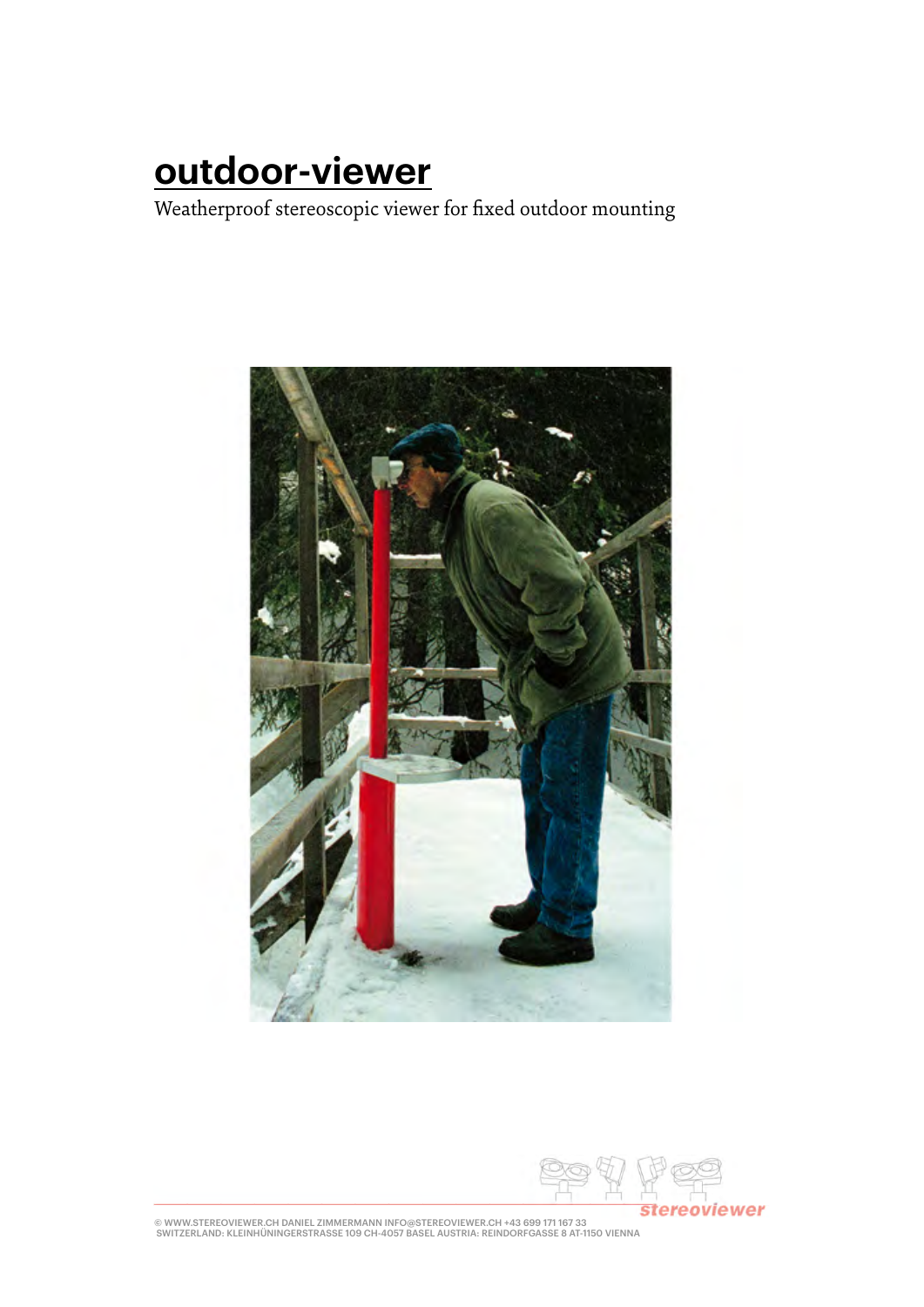

Weatherproof stereoscopic viewer for fixed outdoor mounting. Th is viewer is a technical device that meets highest expectations. It was designed specifically for outdoor usage, manufactured from the most suitable material with state-of-the-art know-how. It is weather- and climate-proof, securely protected against theft and, as far as technically feasible, vandalism. A robust and water-proof aluminum casing, insulated by special sealing, guarantees that the stereoscopic image remains protected and clearly visible even under extreme meteorological conditions. The design of the viewer allows for a convenient observation of the images. The stand with an adjustable pedestal provides a comfortable viewing position for both adults and children.

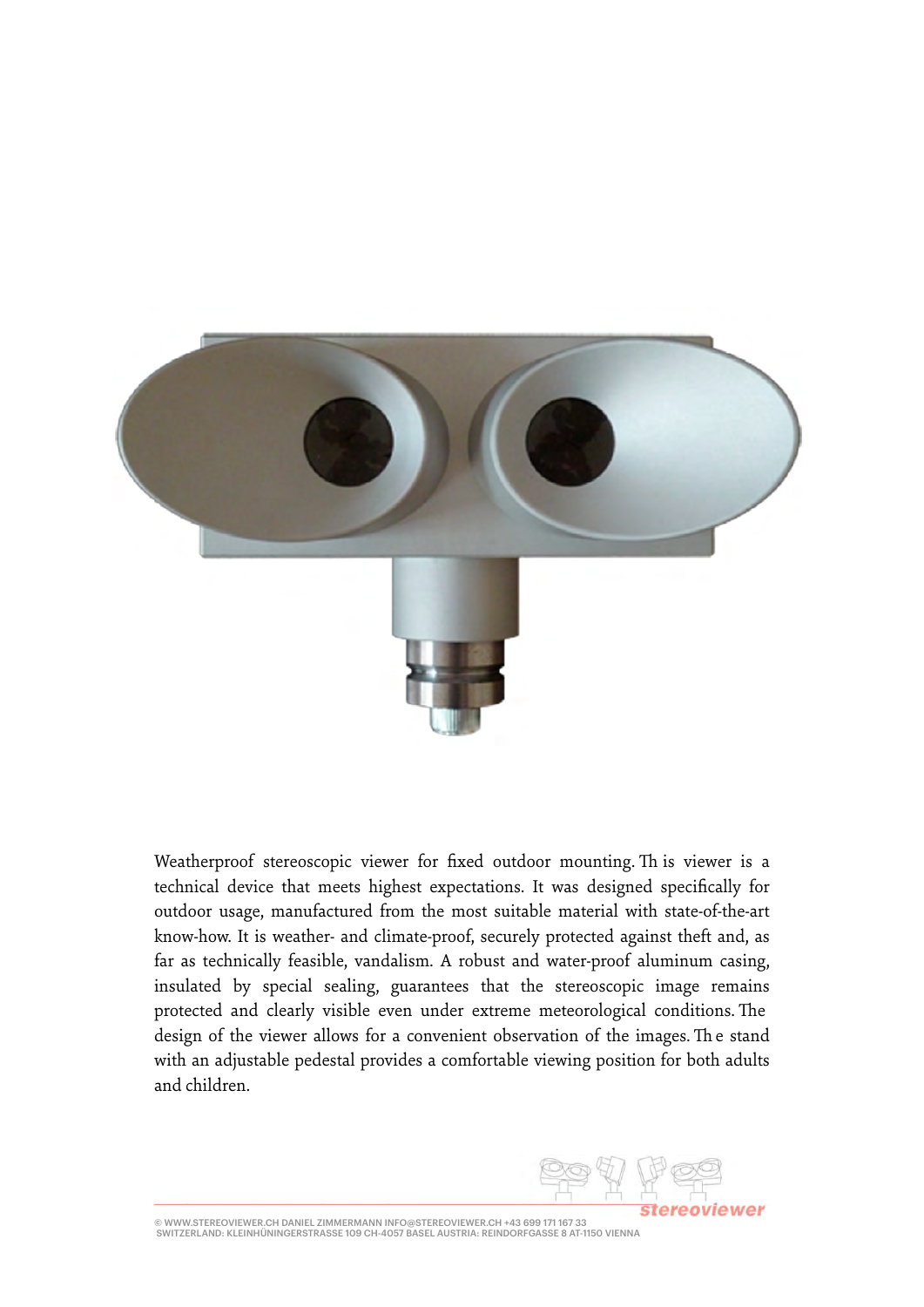

#### Material

*Casing: Aluminium anodized / Precision magnifying lenses / Light-dispersion panel PMMA opal / Burglar-proof screws stainless steel / Stand: Steel tubes, Powder-coated / Pedestal: Aluminium Checker panel, anodized*

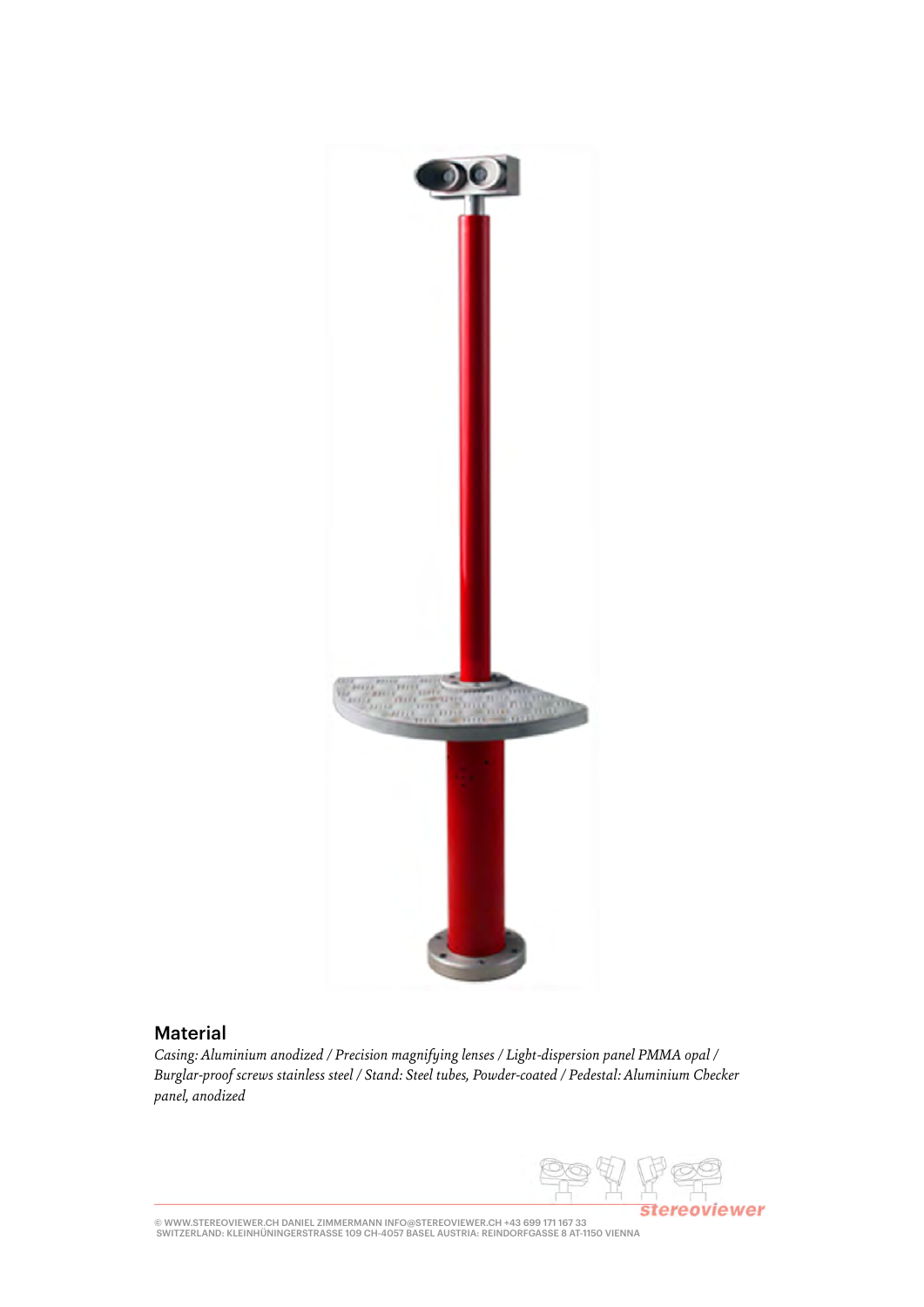## **Precision Aluminium Casing**

Each Viewer is produced to the desired design and specifications, from one solid aluminium block, with CNC milling machines. With each step in the manufacturing process, the casing progressively takes shape - first the basic body, then the mounting for the lenses. A number of individual runs through a CNC milling machine are necessary to manufacture the viewer's casing. The precision lenses are then fitted into the lens mountings, insulated by sealing rings, and then the base of the body is fitted with the light dispersion panel. All this, together with close attention to ergonomics, provides for optimal convenience of viewing, and guarantees both the protection and durability of the stereoscopic slides.



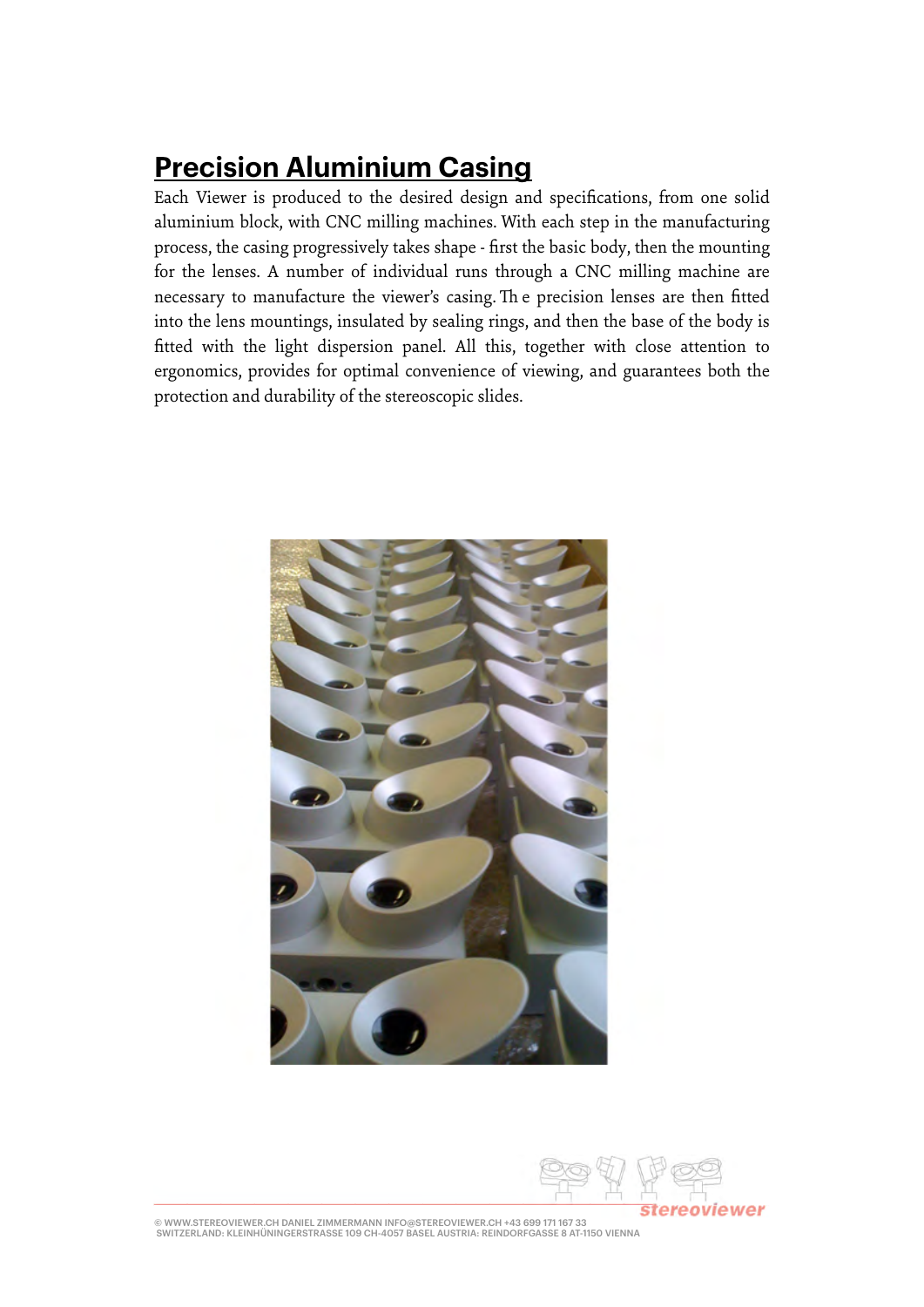### **Areas of application**

The viewer lends a significant mark to both the rural and urban landscape, without too much of an intrusion to the environment or urban design. Its form suggests authenticity and is slightly reminiscent of viewers that provide highlights of surrounding vistas for tourists. It determines the viewing direction and triggers vague expectations. When curious individuals look into the viewing apparatus, they see a realistic illusion - something that once was but is no longer there. It is ideal for museums, exhibitions, theme parks, tourist spots, on roof-top terraces - for views and to lend perspectives of all kinds.



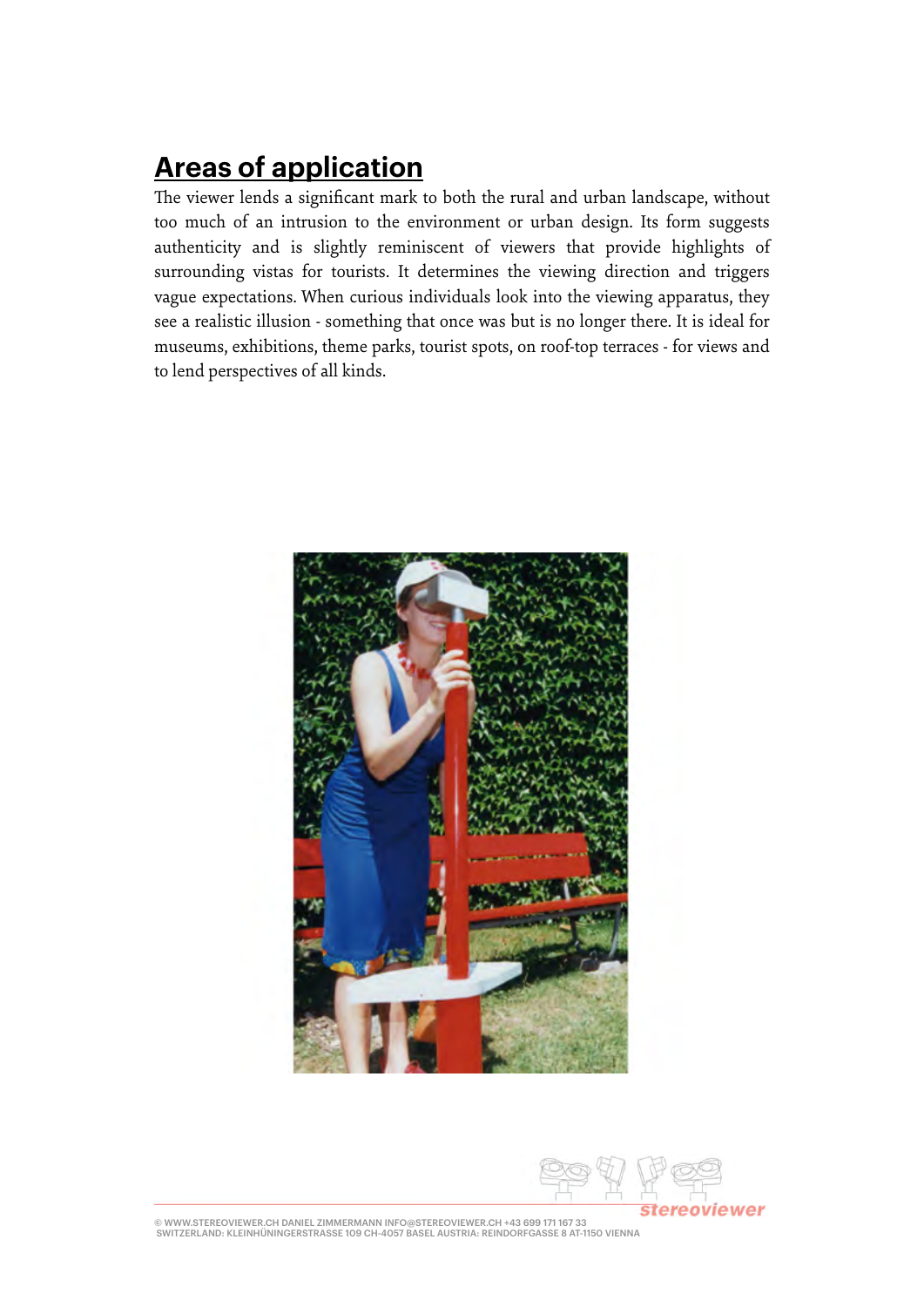### **Light- and Sound Module**



This viewer can be fitted with both a light- and sound module. The light module allows for equal lighting of the stereoscopic image. The sound module adds a layer of sound and text to the stereoscopic image that is being viewed. Both light and sound are motionactivated by an optical distance sensor installed in the neck of the viewer.



#### **Material**

*Light module:* Light dispersion panels */* Luminescent foil */* Aluminium mounting */* Power supply: 7V *// Sound module:* Aluminum: Moving parts anodized */*Speakers: 2 x I 28mm */*  Power supply: 7V

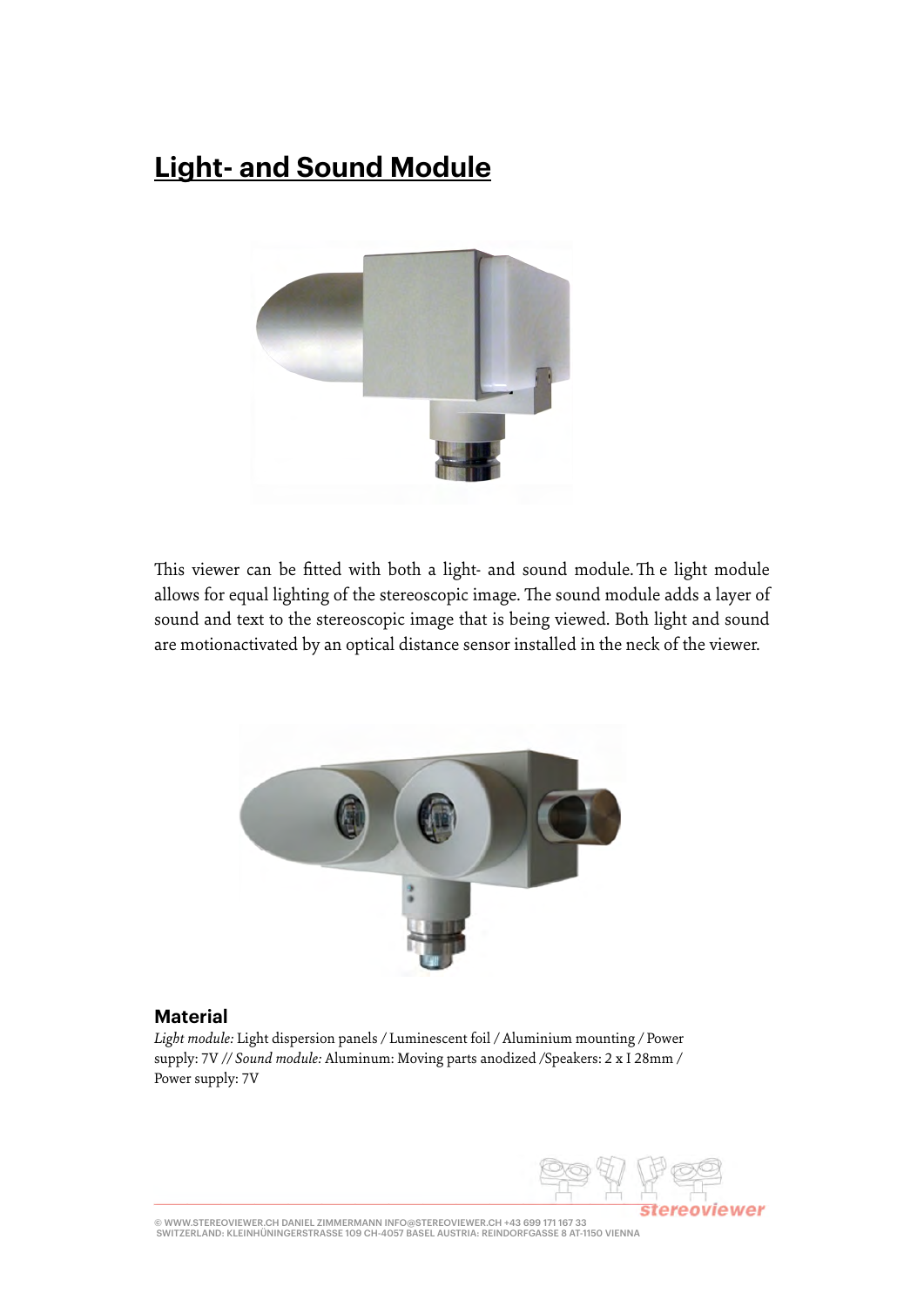### **Stands**



#### **Material** *Stand: Steel tubes, Powder-coated / Pedestal: Aluminium Checker panel, anodized*